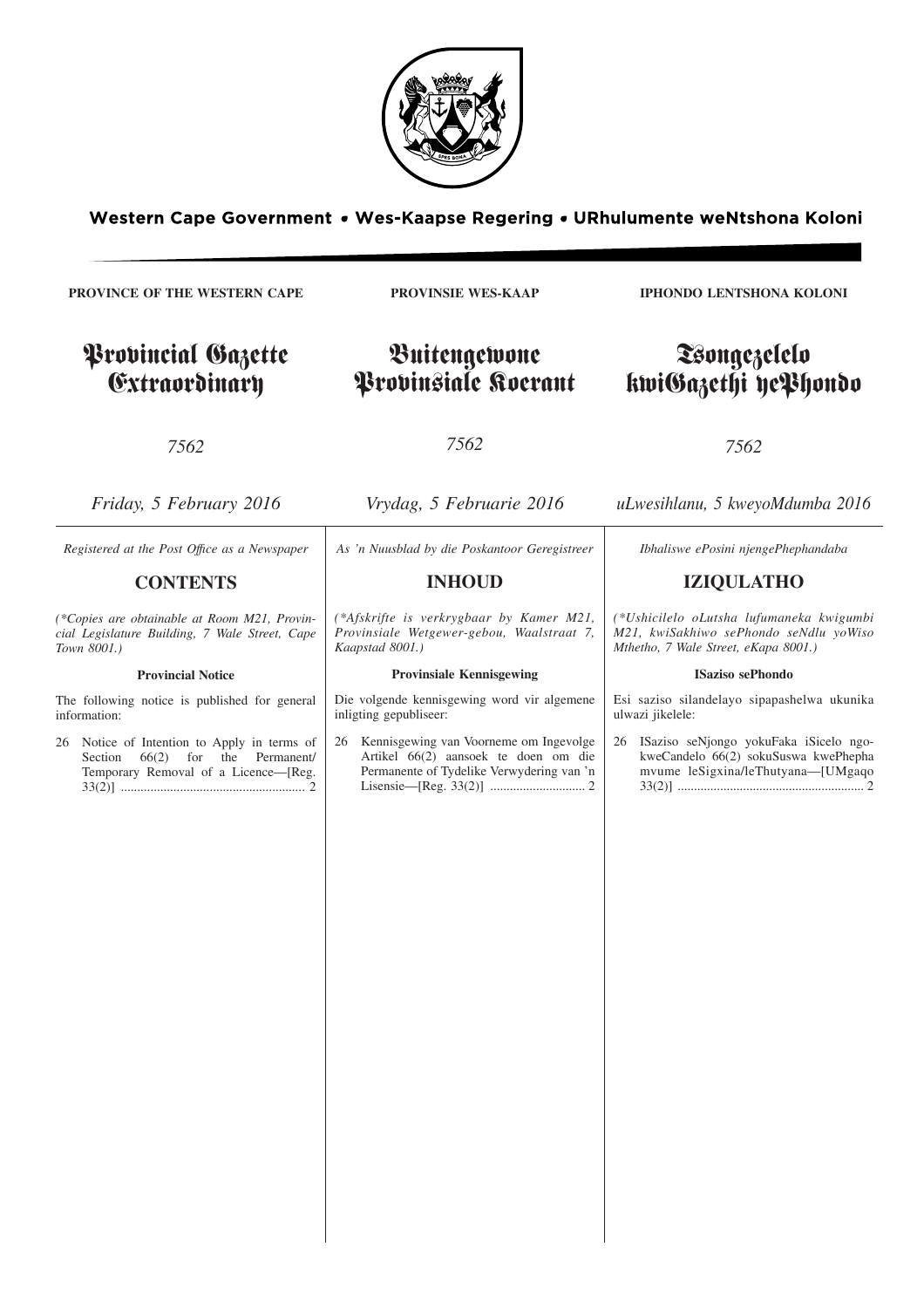#### **PROVINCIAL NOTICE**

The following Provincial Notice is published for general information.

ADV. B. GERBER, DIRECTOR-GENERAL

Provincial Legislature Building, Wale Street. Cape Town.

## **PROVINSIALE KENNISGEWING**

Die volgende Provinsiale Kennisgewing word vir algemene inligting gepubliseer.

ADV. B. GERBER, DIREKTEUR-GENERAAL

Provinsiale-gebou, Waalstraat, Kaapstad.

#### **ISAZISO SEPHONDO**

Esi saziso silandelayo sipapashelwe ukunika ulwazi ngokubanzi.

ADV. B. GERBER, UMLAWULI-JIKELELE

iSakhiwo sePhondo, Wale Street, eKapa.

P.N. 26/2016 5 February 2016

## **FORM 30 NOTICE OF INTENTION TO APPLY IN TERMS OF SECTION 66(2) FOR THE PERMANENT/TEMPORARY REMOVAL OF A LICENCE—[Reg. 33(2)]**

Notice is hereby given that it is the intention to lodge the above-mentioned application, particulars of which appear hereunder, with the Western Cape Liquor Authority and the designated liquor officer or officers referred to in regulation 32(1).

P.K. 26/2016 5 Februarie 2016

### **VORM 30**

## **KENNISGEWING VAN VOORNEME OM INGEVOLGE ARTIKEL 66(2) AANSOEK TE DOEN OM DIE PERMANENTE OF TYDELIKE VERWYDERING VAN 'N LISENSIE- [Reg. 33(2)]**

Kennisgewing geskied hiermee dat dit die voorneme is om bovermelde aansoek, waarvan die besonderhede hieronder verskyn, by die Wes-Kaapse Drankowerheid en die aangewese drankbeampte of beamptes soos na verwys in regulasie 32(1) in te dien.

I.S. 26/2016 5 kweyoMdumba 2016

### **IFOMU 30**

## **AZISO SENJONGO YOKUFAKA ISICELO NGOKWECANDELO 66(2) SOKUSUSWA KWEPHEPHA MVUME LESIGXINA/ ETHUTYANA—[Reg. 33(2)]**

Isaziso senjongo yokufaka isicelo esikhankanywe ngentla, inkcukacha zaso zichazwe apha ngezantsi, sifakwa kwabasemaGunyeni ezoTywala eNtshona Koloni kunye negosa elijongene nemiba engotywala okanye amagosa ekuthethwa ngawo kumqathango 32(1).

| <b>Full name, street</b><br>and postal address<br>of applicant                                                                        | Kind of licence to be<br>removed        | Kind of liquor to be<br>sold        | <b>Full address of</b><br>licensed premises and<br>municipality in which<br>situated                                                                                                                                                                      | Name under which<br>business is to be<br>conducted and full<br>address of other<br>premises          | Determinations.<br>consents, approvals or<br>authorities applied for                       |
|---------------------------------------------------------------------------------------------------------------------------------------|-----------------------------------------|-------------------------------------|-----------------------------------------------------------------------------------------------------------------------------------------------------------------------------------------------------------------------------------------------------------|------------------------------------------------------------------------------------------------------|--------------------------------------------------------------------------------------------|
| Volle naam, straat-<br>en posadres van<br>aansoeker                                                                                   | Tipe lisensie wat<br>verwyder moet word | Tipe drank wat<br>verkoop moet word | Volle adres van<br>gelisensieerde perseel<br>en munisipaliteit waar<br>dit geleë is                                                                                                                                                                       | Naam waaronder<br>besigheid bedryf sal<br>word en volledige<br>adres van ander<br>perseel            | Bepalings,<br>toestemming,<br>goedkeuring van<br>magtiging waarvoor<br>aansoek gedoen word |
| Amagama,<br>apheleleyo,<br>Idilesi yesitalato<br>neyeposi yalowo<br>ofaka isicelo                                                     | Uhlobo lwephepha-<br>mvume omalususwe   | Uhlobo lotywala<br>obuzakuthengisa  | Idilesi epheleleyo<br>vesakhiwo<br>esinephepha mvume<br>nomasipala esikuwo                                                                                                                                                                                | Igama ishishini<br>elizokushishina<br>phantsi kwalo kunye<br>nedilesi epheleleyo<br>yesinye isakhiwo | Izigqibo, unikezelo,<br>imvume Okanve<br>Namagunya<br>Anikezelwayo<br>acelwayo             |
| MAN Vintners (Pty)<br>Ltd<br>De Waterkant<br>Building, 10<br>Helderberg Street<br>Stellenbosch<br>P.O. Box 389,<br>Stellenbosch, 7599 | Micro-manufacture<br>(Off-consumption)  | Wine                                | Portion 16 and Portion<br>1 of Farm Glen-connor<br>345, Remainder of the<br>Farm Glen Connor 351,<br>Portion 4 of Farm Klein<br>Gustrow 334,<br>Stellenbosch, situated at<br>Oude Nektar,<br>Jonkershoek,<br>Stellenbosch<br>Stellenbosch<br>Municipality | <b>MAN Vintners</b><br>Remainder of Farm No<br>1337 Paarl, situated at<br>R45, Paarl                 | Removal                                                                                    |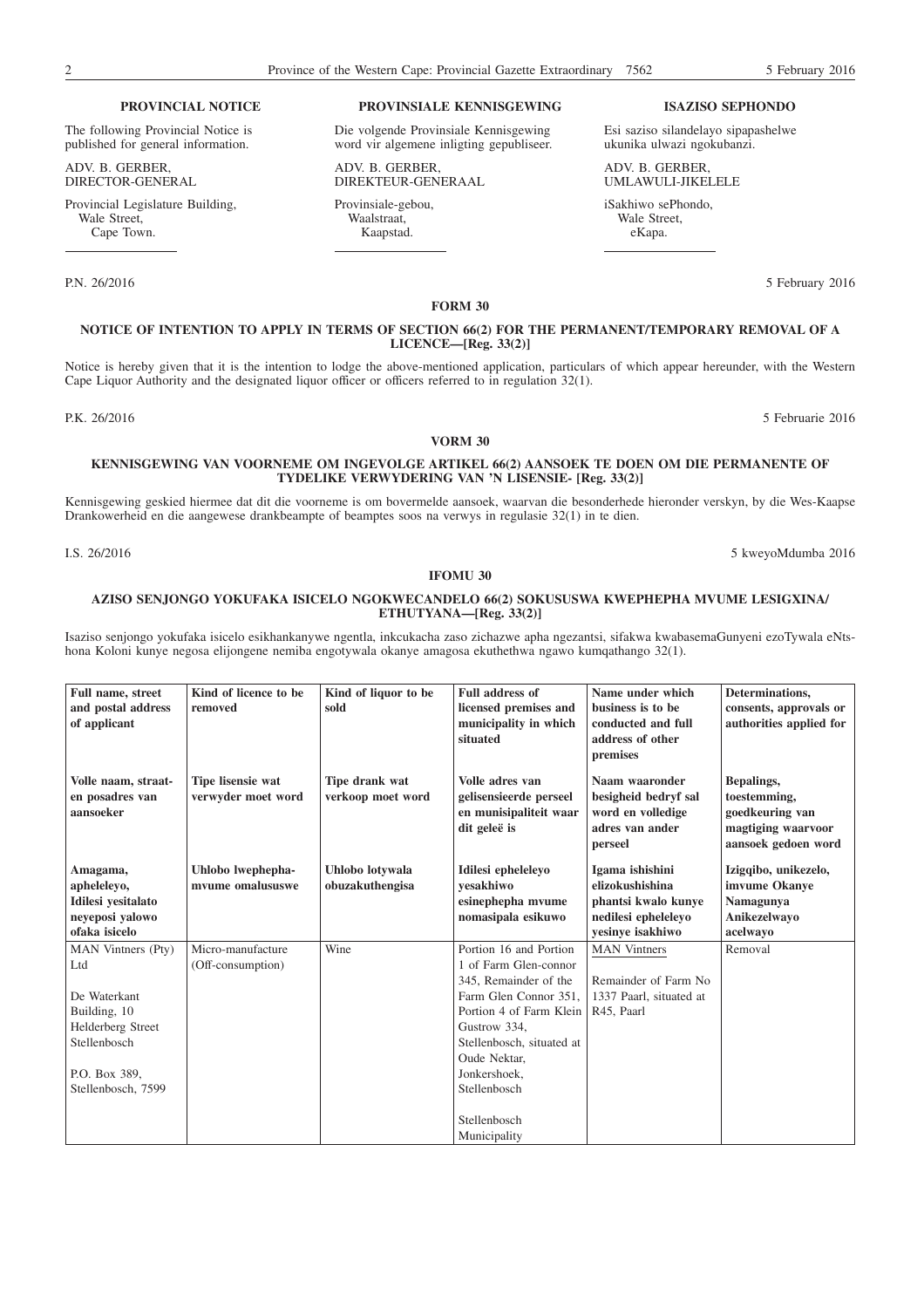| Full name, street<br>and postal address<br>of applicant                                                                                                                    | Kind of licence to be<br>removed        | Kind of liquor to be<br>sold        | <b>Full address of</b><br>licensed premises and<br>municipality in which<br>situated                                                                                               | Name under which<br>business is to be<br>conducted and full<br>address of other<br>premises                                                                                           | Determinations,<br>consents, approvals or<br>authorities applied for                                                                                                                     |
|----------------------------------------------------------------------------------------------------------------------------------------------------------------------------|-----------------------------------------|-------------------------------------|------------------------------------------------------------------------------------------------------------------------------------------------------------------------------------|---------------------------------------------------------------------------------------------------------------------------------------------------------------------------------------|------------------------------------------------------------------------------------------------------------------------------------------------------------------------------------------|
| Volle naam, straat-<br>en posadres van<br>aansoeker                                                                                                                        | Tipe lisensie wat<br>verwyder moet word | Tipe drank wat<br>verkoop moet word | Volle adres van<br>gelisensieerde perseel<br>en munisipaliteit waar<br>dit geleë is                                                                                                | Naam waaronder<br>besigheid bedryf sal<br>word en volledige<br>adres van ander<br>perseel                                                                                             | Bepalings,<br>toestemming,<br>goedkeuring van<br>magtiging waarvoor<br>aansoek gedoen word                                                                                               |
| Amagama,<br>apheleleyo,<br>Idilesi yesitalato<br>neyeposi yalowo<br>ofaka isicelo                                                                                          | Uhlobo lwephepha-<br>mvume omalususwe   | Uhlobo lotywala<br>obuzakuthengisa  | Idilesi epheleleyo<br>yesakhiwo<br>esinephepha mvume<br>nomasipala esikuwo                                                                                                         | Igama ishishini<br>elizokushishina<br>phantsi kwalo kunye<br>nedilesi epheleleyo<br>yesinye isakhiwo                                                                                  | Izigqibo, unikezelo,<br>imvume Okanye<br>Namagunya<br>Anikezelwayo<br>acelwayo                                                                                                           |
| The 4 Paws Wine<br>Company (Pty) Ltd<br>Ashwood Estate,<br>Watergat Road,<br>Simondium, 7670                                                                               | Micro-manufacture<br>(Off-consumption)  | Wine                                | Ashwood Estate,<br>Watergat Road,<br>Simondium (Farm<br>Baccleuch No 1222)<br>Drakenstein<br>Municipality                                                                          | The Four Paws Wine<br>Company<br>La Vigne Farm,<br>Robertsvlei Road,<br>Franschhoek (Farm<br>1056, Franschhoek)                                                                       | Removal<br>Tasting                                                                                                                                                                       |
| Tarsilinx CC<br>2 Spilhaus Avenue,<br>Constantia, 7806                                                                                                                     | Micro-manufacture<br>(Off-consumption)  | Beer                                | Unit 1, Lakeshore Park,<br>Block A. Erf 38.<br>Sectional Title, Scheme<br>No 667/2007.<br>Lakeshore Road.<br>Capricorn Park,<br>Muizenberg<br>City of Cape Town                    | Linx Craft<br>Erf 56, Unit A, Ground<br>Floor, Capricorn Park,<br>12 Capricorn<br>Boulevard, Muizenberg                                                                               | Removal                                                                                                                                                                                  |
| Venevene Makinana<br>W William<br>67 Kokerboom<br>Street, Delft, 7100                                                                                                      | On-consumption                          | All kinds of liquor                 | Erf 9739, 67<br>Kokerboom Street,<br>Delft<br>City of Cape Town                                                                                                                    | Hazel's Place<br>Erf 20319, 65 Ben<br>Moloi Street, Mandela<br>Park                                                                                                                   | Removal                                                                                                                                                                                  |
| Helena Johanna Mary<br>Venter<br>48 Flambeau Street<br>North, Courtrai,<br>Paarl, 7646                                                                                     | On-consumption                          | All kinds of liquor                 | Shop 4, Laborie Centre,<br>Paarl<br>Drakenstein<br>Municipality                                                                                                                    | Marz Sports Lounge<br>Zanddrift Portion 2 of<br>the Farm Ronwe No<br>849, Paarl                                                                                                       | Removal                                                                                                                                                                                  |
| Paiters Grill CC<br>No 1 Dorp Street,<br>Vredendal<br>P.O. Box 2102,<br>Vredendal, 8160                                                                                    | On-consumption                          | All kinds of liquor                 | Erf 2536, Janester<br>Centre, No 30<br>Voortrekker Street,<br>Vredendal<br>Matzikama Municipality                                                                                  | Paiters Grill<br>Portion 1 of the farm<br>Droësand No 245,<br>Clearwater Oasis,<br>Vanrhynsdorp                                                                                       | Removal<br>Approval in terms of<br>Section $49(6)(a)$ and<br>Section $53(1)(c)$ of the<br>Western Cape Liquor<br>Act for consent to<br>conduct a restaurant on<br>the licensed premises. |
| Stellenbosch Brewing<br>Company (Pty) Ltd<br>82 Devonvale Estate,<br>76/3 Blumberg Drive<br>Koelenhof,<br>Stellenbosch<br>P.O. Box 187,<br>Koelenhof<br>Stellenbosch, 7605 | Micro-manufacture<br>(Off-consumption)  | Beer                                | Remainder of Portion 1<br>of the Farm Klein<br>Joostenberg No 730,<br>situated at Klein<br>Joostenberg Farm, C/o<br>R304 and R101,<br>Stellenbosch<br>Stellenbosch<br>Municipality | Stellenbosch Brewing<br>Company<br>Remainder of Portion 1<br>of the Farm Klein<br>Joostenberg No 730,<br>situated at Klein<br>Joostenberg Farm, C/o<br>R304 and R101,<br>Stellenbosch | Removal                                                                                                                                                                                  |
| Ivysea 20 (Pty) Ltd<br>55 Belvedere Road,<br>Claremont<br>P.O. Box 36414,<br>Glosderry, 7705                                                                               | On-consumption                          | All kinds of liquor                 | Erf 23492, situated at<br>Shop No 3, Delmar<br>Centre, Rothschild<br>Avenue, Panorama<br>City of Cape Town                                                                         | Knead Panorama<br>Erf 23492, situated at<br>Shop 3, Delmar Centre,<br>Rothschild Avenue,<br>Panorama                                                                                  | Removal                                                                                                                                                                                  |